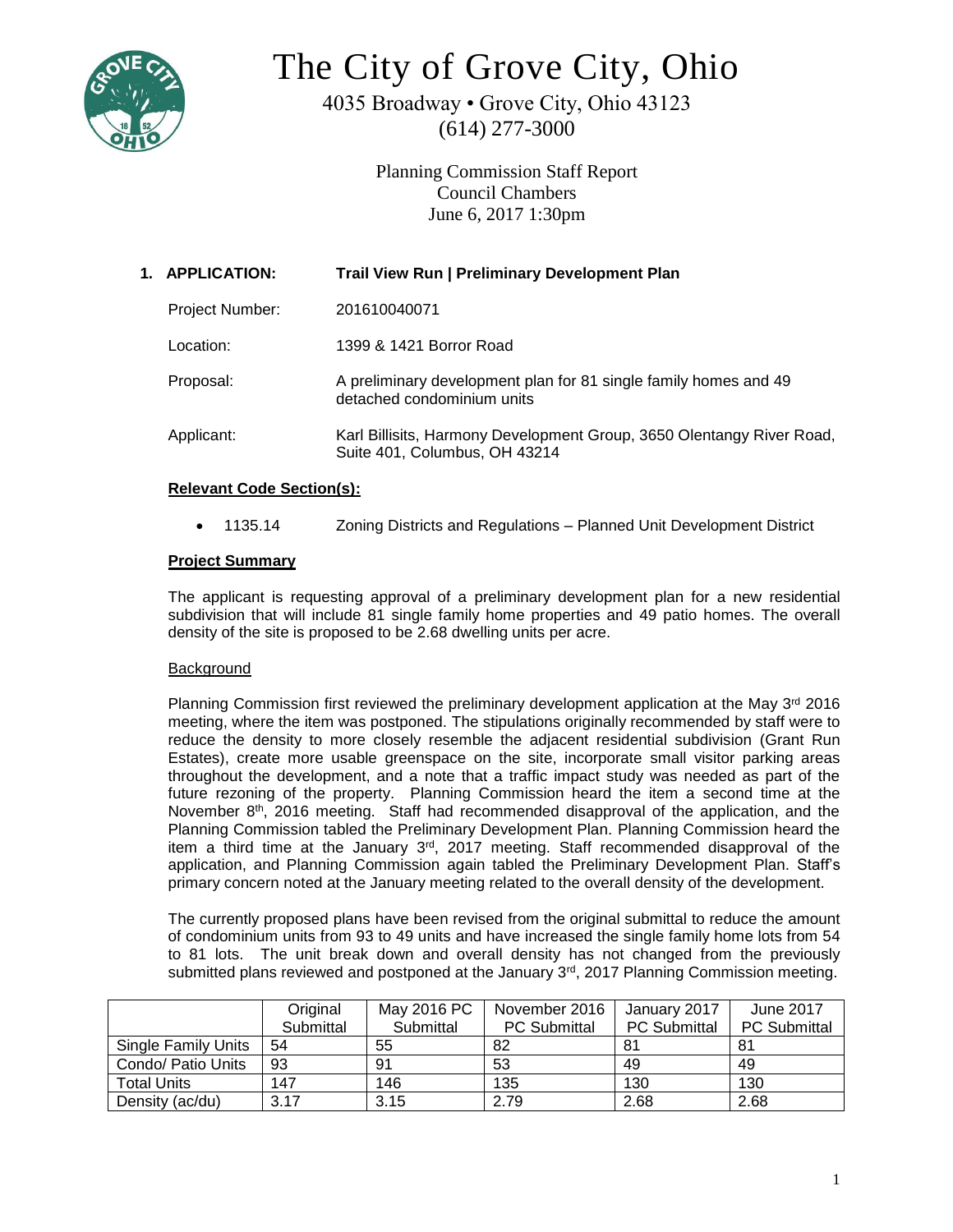The site for the development was annexed into the city in March of 2016 with C-08-16. The applicant will be requesting a PUD-R zoning for the property after the review of the proposed preliminary development plan. A preliminary zoning text has been submitted for review and will be formally reviewed upon submittal of a rezoning application.

## Site Plan

The 48.5-acre site is proposed to have two entrances – one off Borror Road and another off Hemetite Drive. Public roads within the development are proposed to be 26 feet wide with 50-foot wide right-of-ways. Trailview Run Drive is proposed to be 32 feet wide with a 60-foot-wide rightof-way at the entrance to the development off Borror Road. Detached condominium units will primarily be accessed from private roadways located off an extension of Hemetite Drive.

Staff has concerns with the limited connectivity in the subdivision and feels that a number of changes should be made to accommodate better connectivity. As part of the administrative review letter (dated October 26, 2016), staff recommended a number of changes to the proposed roadway network, and the majority of those comments have not been addressed. These requests included extending Coggan Drive to connect into the subdivision, and having more access points and connections to the roadways associated with the condominium units. Furthermore, the proposed streets do not meet the pavement width or right-of-way requirements for public residential streets. A plan was requested showing the ladder truck maneuverability for Fire apparatus through the streets and courts, which has not yet been submitted as well. The Division of Police has also voiced a desire to introduce traffic calming measures into the subdivision.

A Borror Road Widening Exhibit as well as a narrative on planned improvements to Borror Road were included in revised materials. The narrative states that the applicant is committed to make a contribution to improvements to Borror Road between Buckeye Parkway and State Route 104 and has met with Jackson Township and the City of Grove City to discuss these improvements. The submitted Roadway Widening Exhibit shows increasing pavement primarily on the north side of Borror Road from Buckeye Parkway east to SR 104. The road will stay a two-lane road, but be widened from 19 feet to 24 feet, while maintaining side drainage. A multi-use path will also be included with these improvements.

A total of 130 housing units are proposed on the site. The total number of housing units consist of 81 single family lots, based on the R-1b area requirements and 49 condominium units. While the zoning of the adjacent Grant Run Estates Subdivision to the west is also R-1b, staff believes to more effectively transition into the more rural characteristics of lots to the east, the overall size of lots should be increased. Additionally, staff believes the 49 condominium units create a higher density than the surrounding subdivisions, as well as resulting in additional traffic impacts. The overall density of the site is proposed to be 2.68 dwelling unit per acre. The City is in the process of finalizing a Southeast Area Plan showing development expectations for the area south of Pinnacle Club and east of Buckeye Parkway. The Plan highlights developable areas with a recommended density for each area. The intent is to show that the density of developments should decrease between Buckeye Parkway and Jackson Pike to maintain the rural character of the area. The density proposed with this application (2.68 units per acre) exceeds the recommended density for the area shown on the draft Southeast Area plan (1.5 - 2.0 units per acre).

Based on the number of units proposed in the development, 6.08 acres of open space is required on the site. Materials indicate that 15.45 acres of gross open space is provided on the site, but much of this is in the floodplain and stormwater ponds. Section 1101.09 states that dedicated open space shall be exclusive of entrance features, areas without recreational amenities and areas within the floodplain. Additionally, only 15% of the required open space is permitted to be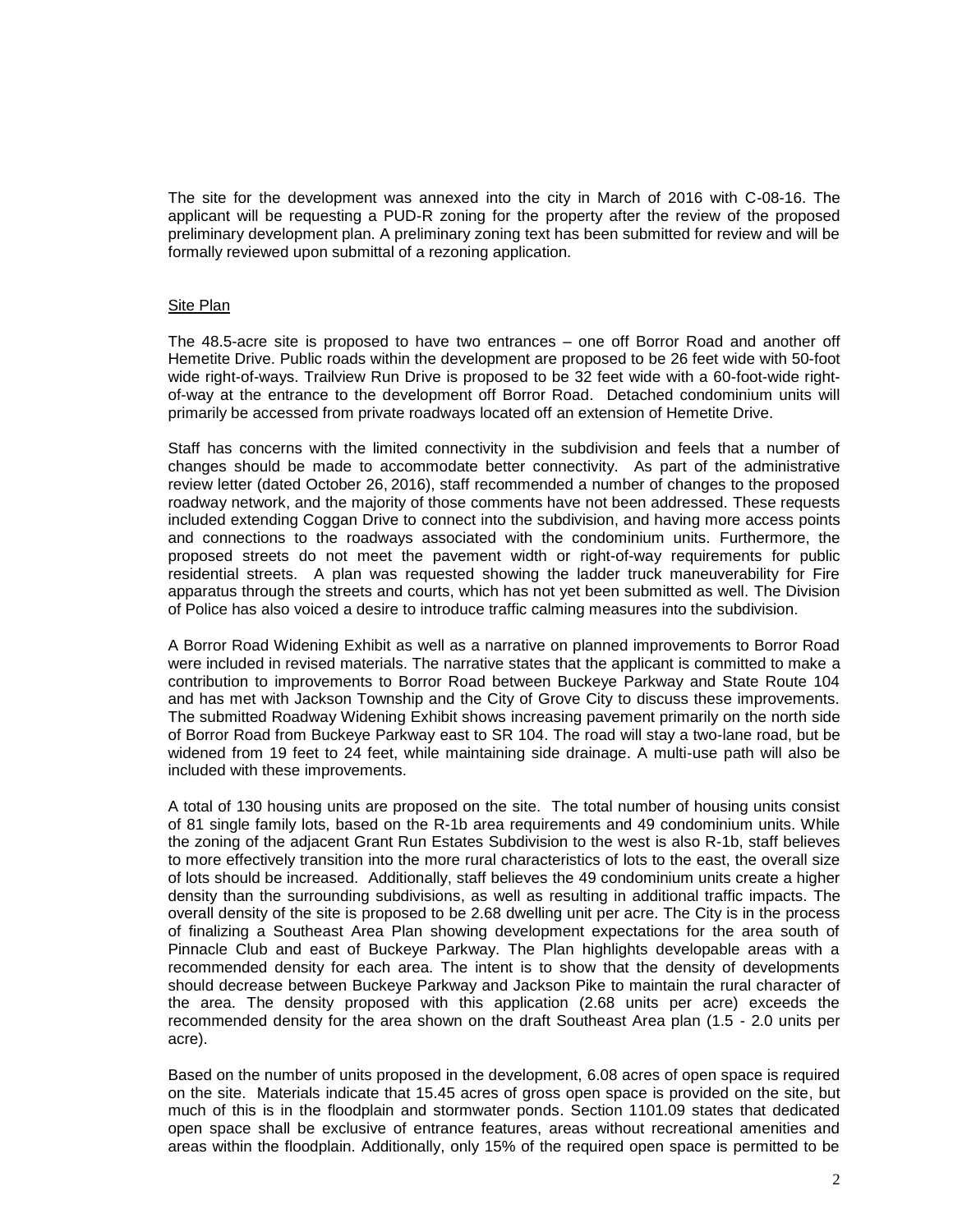held in stormwater retention area. Land containing overhead utilities and/or easements may be used to meet open space requirements, but only if approved by Planning Commission and City Council. When areas contained in the floodplain, stormwater ponds and entry sign are removed, materials indicate that 6.1 acres remain in net open space. 2.52 acres of this land is within the electric transmission easement running through the center of the site. Staff does not support counting this land towards effective open space.

Two stormwater retention ponds have been proposed, one shown in the parkland area to the south and the second shown in the electrical easement area in the center of the development. Staff has concerns that the proposed stormwater ponds do not meet multiple requirements of the Grove City Pond Design Standards per the Stormwater Design Manual including depth and setback from property lines and right-of-way.

#### Landscaping

The applicant has indicated their intent to preserve the tree line along the western property boundary to help screen the two developments. The western 20 feet of the property is shown to either be deeded to the owners of adjacent properties to the west or restricted as a no disturb zone.

A minimum of three (3) trees are proposed per single family dwelling and will be located in the front, side, or rear yards. A minimum of five (5) shrubs, ground cover, or other ornamental plantings will be utilized along 1/3 of the front façade for each single family dwelling unit.

The preliminary zoning text states that street trees will be installed in accordance with Section 1136. The City is considering amending the street tree requirements in section 1136.09 and staff has recommended that the applicant amend the text to reflect the proposed changes. To be consistent with proposed amendments, two (2) of the three (3) required trees should be located in the front yard and the payment per lineal foot of street installed should be increased to \$10 per lineal foot of street curb frontage. Additionally, note 6 of the landscape plan states that street trees will be of the same genus and species. The street trees should be move diverse, instead of using monoculture of trees in order to conform with new city standards.

A more detailed landscape plan will be required for the Development Plan approval along with an inventory of all of the trees 6" caliper or larger that currently exist on the property.

## Parking

All proposed units, single family lots and condominiums, will have two-car garages with two additional parking spaces in the driveway. A small parking lot with eight (8) visitor parking spaces has been proposed off of Street C. Staff is supportive of having the visitor parking lot remain as proposed in order to create a trailhead for the proposed open space to the south.

## **Analysis**

Per Section 1135.14 of the Codified Ordinances of Grove City, Planning Commission is charged with reviewing and evaluating Preliminary and Final Development Plan applications by applying the eight (8) findings.

**(1) The uses proposed will not be detrimental to present and potential surrounding uses, but will have a beneficial effect which could not be achieved under any other district.**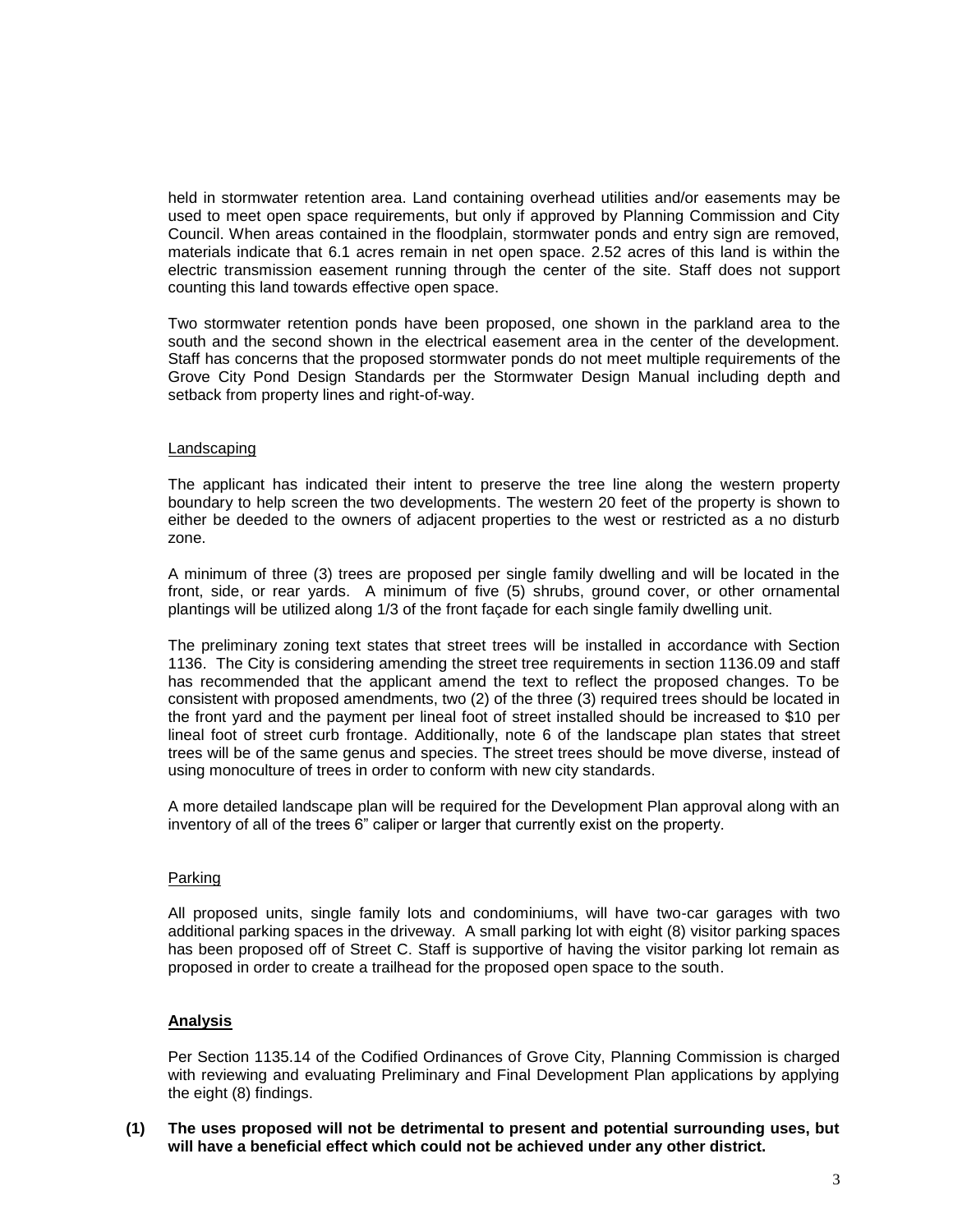**Finding Can Be Met:** Although staff is supportive of the general use of a residential development on the site, staff feels that the subdivision should consist only of large lot single family homes to transition from the character of adjacent subdivisions to the more rural properties in the township.

## **(2) Any exception from Zoning Code (Ordinance C79-74, passed January 20, 1975) requirements is warranted by the design and amenities incorporated in the Development Plan.**

**Finding Not Met:** Much of the proposed open space on the site is contained in the floodplain, in stormwater ponds and within electrical easements. Staff does not believe that sufficient open space is proposed to balance the amount of proposed open space with no recreational amenities. Additional exceptions from Code include street width and right-of-way width for proposed public streets.

#### **(3) Land surrounding the proposed development can be planned in coordination with the proposed development and that it is compatible in use.**

**Finding Not Met:** The proposed single family homes are in conformance with the surrounding density, however staff feels that the proposed condominiums create too dense of a development for the area.

#### **(4) The proposed change to a Planned Unit Development District is in conformance with the general use intent of the area.**

**Finding Not Met:** Staff believes the area of the proposed development is intended for residential use; however, staff is not supportive of condominiums or other multi-family housing on the property.

#### **(5) Existing and proposed streets are suitable and adequate to carry anticipated traffic within the proposed district and in the vicinity of the proposed district.**

**Finding Not Met:** Staff has concerns with the amount of connectivity provided and width of the streets provided. Coggan Drive should be extended to provide another connection to a public road. Streets within the subdivision should be extended to provide more connectivity within the proposed development.

#### **(6) Existing and proposed utility services are adequate for the proposed development.**

**Finding Can Be Met:** A preliminary utility plan has been submitted for the development, and staff has requested additional information and revisions. These include providing fire hydrant locations, showing the location of storm sewers, and providing easements for waterlines and sanitary sewer lines outside of the right-of-way.

## **(7) Each phase of the proposed development, as it is proposed to be completed contains the required parking spaces, landscape and utility areas necessary for creating and sustaining a desirable and stable environment**.

**Finding Can Be Met:** Staff needs further information to determine if the proper utilities have been proposed.

**(8) The proposed Planned Unit Development District and all proposed buildings, parking spaces and landscape and utility areas can be completely developed within seven years of the establishment of the district, unless otherwise provided for by Council.**